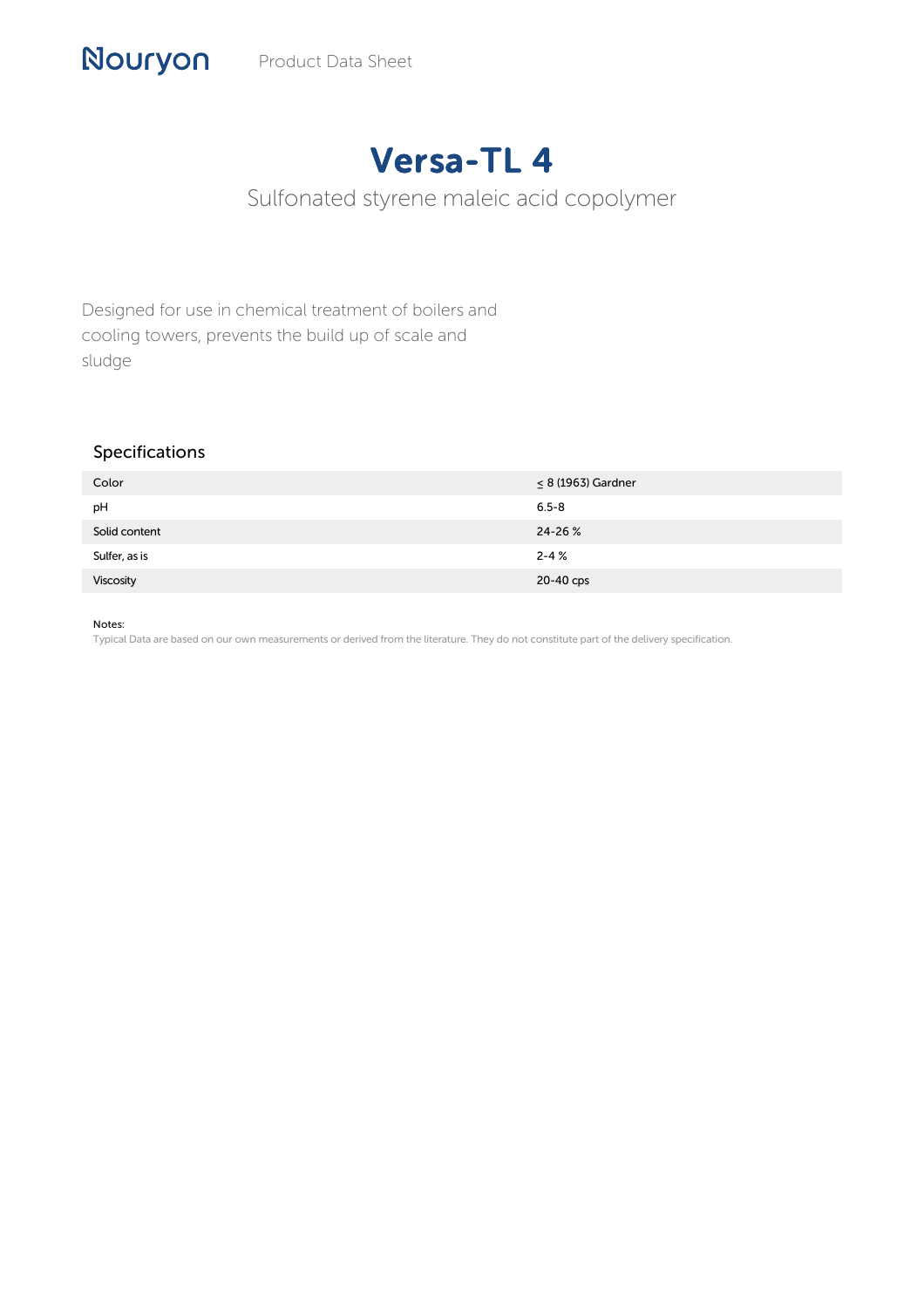# Applications

The performance of VERSA-TL 4 was demonstrated in a 250 psi industrial boiler with a history of extreme sludge problems. The plant had four boilers each rated at 35,000 lbs. per hour, steam generation. The feedwater was composed of softened water and return condensate. The quality of the feedwater was controlled, but occasionally changed rapidly, when the demand for water in the plant was high. When this surging occurred, the capacity of the zeolite softener system was exceeded. The hardness is the feedwater increased to as high as 100 ppm (80 ppm calcium and 19 ppm magnesium) contributing to the sludging problems. The sludge was soft and sticky.All feed water was deaerated to 20-40 ppb of oxygen. Chemical treatment included sodium hydroxide, sulfite and phosphate. Conductivity was monitored and maintained below 2600. Blowdown throughout the operating period was maintained at 10-12%.Treatment of the water using sodium lignosulfonate showed no promise. Addition of sodium carboxymethyl cellulose (CMC) or sodium acrylate at 2-5 ppm showed some tendency to reduce the scale but the heavy sludge remained a problem. From the elemental analysis of the sludge, it appeared to be composed of silicate, iron oxide, hydroxyapatite and magnesium hydroxide as the predominant components and a low concentration of copper oxide.Since none of the common additives were effective it was decided to try the VERSA-TL 4. One of the boilers was treated with 3 ppm of VERSA-TL 4 while a second boiler was maintained on 5 ppm of sodium acrylate. All conditions remained comparable. Immediately after the start of the feed of the VERSA-TL 4, the suspended solids visibly increased in the boiler water.After two months of operation, both boilers were shut down and were opened for inspection. The examination revealed that the boiler treated with sodium acrylate had shown no improvement and had about 1/16 of an inch of soft sticky sludge throughout the boiler. On the other hand, the VERSA-TL 4 treated system not only kept the boiler sludge free, but re-dispersed the old sludge that was in the system when the treatment was initiated. The generating tube ends, the steam and mud drum walls were free of sludge. Iron control in systems up to 1,000 psi. Ultra high temperature stable deflocculatns for contaminated and high density salt muds. Excellent dispersant for stressed conditions, anti-staic agent.

### Additional information

1. Effective sludge dispersant. 2. Effective scale control. 3. Effective at low feed levels. 4. Effective with calcium and magnesium scale. 5. Dispersant for iron oxide. 6. Lowers chemical treatment cost. 7. Maintains efficiency of heat transfer. 8. Compatible with most commonly used water treatment chemicals. 9. Highly anionic.10. Thermally stable.11. Chemically stable.12. Low order of toxicity. VERSA-TL 4 is provided as a 25% solids solution to eliminate the need for dissolving and to facilitate feeding to systems being treated. Feed rates can be controlled by common metering systems.